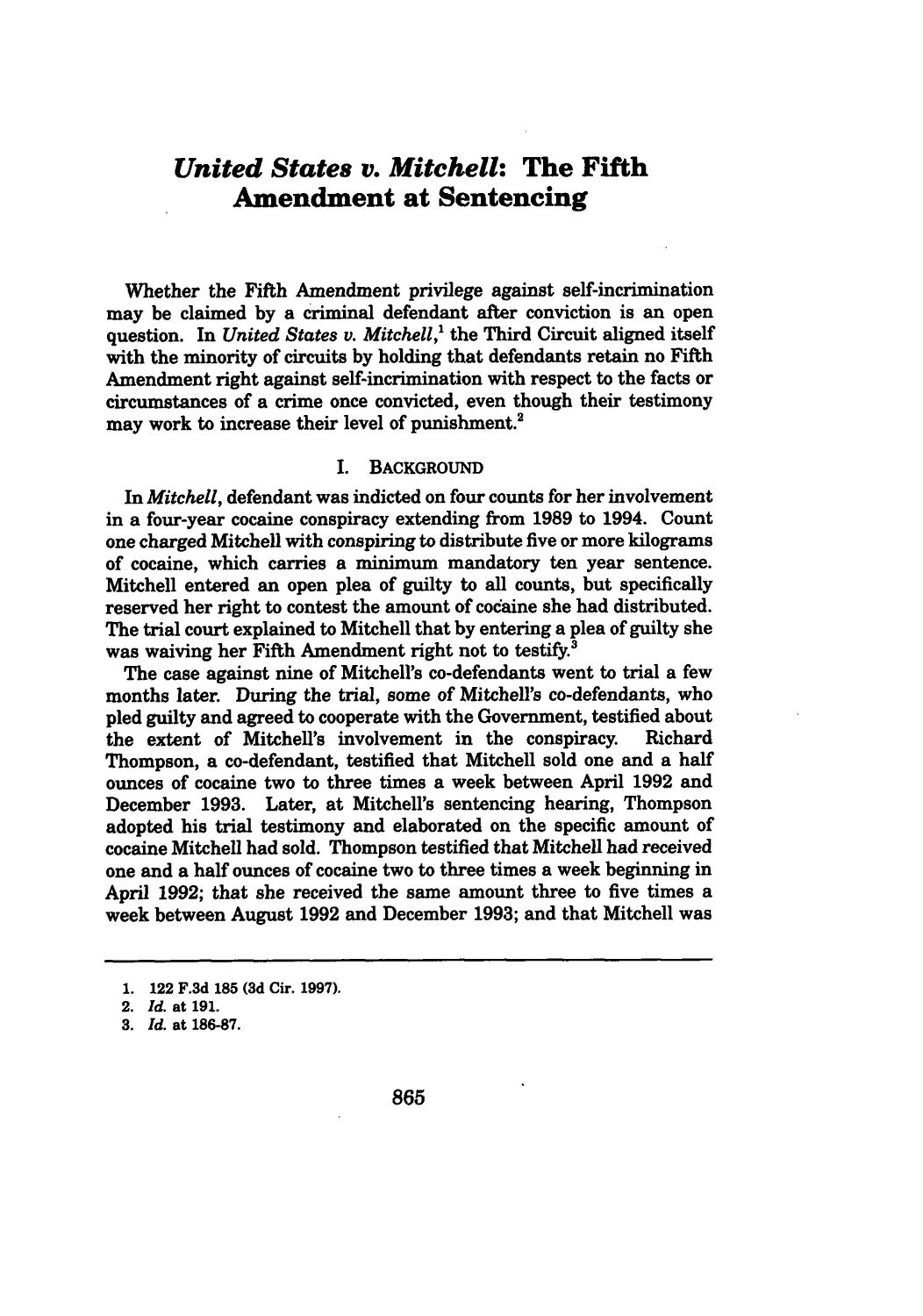in charge of distribution from January 1994 through March 1994. On cross examination, Thompson conceded that he had not consistently seen Mitchell during these times.4

Another witness for the Government, Alvita Mack, testified that he had bought a total of two ounces of cocaine from Mitchell on three occasions under the supervision of the **DEA.** This testimony was also adopted **by** both parties during the sentencing hearing. Mitchell contended at the sentencing hearing that this was the only quantity of cocaine established **by** reliable testimony and thus the only amount for which she should be held responsible. Mitchell did not testify at the sentencing hearing nor did she offer any evidence to contravene that of the Government.<sup>5</sup>

The district judge then indicated that he believed Mitchell retained no Fifth Amendment right to remain silent at the sentencing hearing with respect to the crimes to which Mitchell had pled guilty. On this premise, the district court judge told Mitchell, **"I** held it against you that you didn't come forward today and tell me that you really only did this a couple of times [and] I'm taking the position that you should come forward and explain your side of this issue."<sup>6</sup> The trial judge then concluded that Mitchell had sold a total of thirteen kilograms of cocaine from 1992-1994. Mitchell was sentenced to ten years imprisonment, six years of supervised release, and a special assessment of two hundred dollars.7

Mitchell appealed the conviction, arguing that the district court had violated her Fifth Amendment right not to testify at the sentencing hearing.<sup>8</sup> The Court of Appeals for the Third Circuit affirmed the decision of the district court and held that when a criminal defendant has pled guilty to or has been convicted of a crime, that defendant retains no Fifth Amendment right against self-incrimination with respect to the facts or circumstances of that crime even though the testimony may affect the level of punishment.<sup>9</sup>

## II. **LEGAL** HISTORY

The Fifth Amendment provides in part that "no person shall **...** be compelled in any criminal case to be a witness against himself."<sup>10</sup> This

*<sup>4.</sup> Id.*

**<sup>5.</sup>** *Id.* at **187-88.**

**<sup>6.</sup>** *Id.* at **188.**

*<sup>7.</sup> Id.*

**<sup>8.</sup>** *Id.*

**<sup>9.</sup>** *Id.* at **191-92.**

**<sup>10.</sup> U.S. CONST. amend. V.**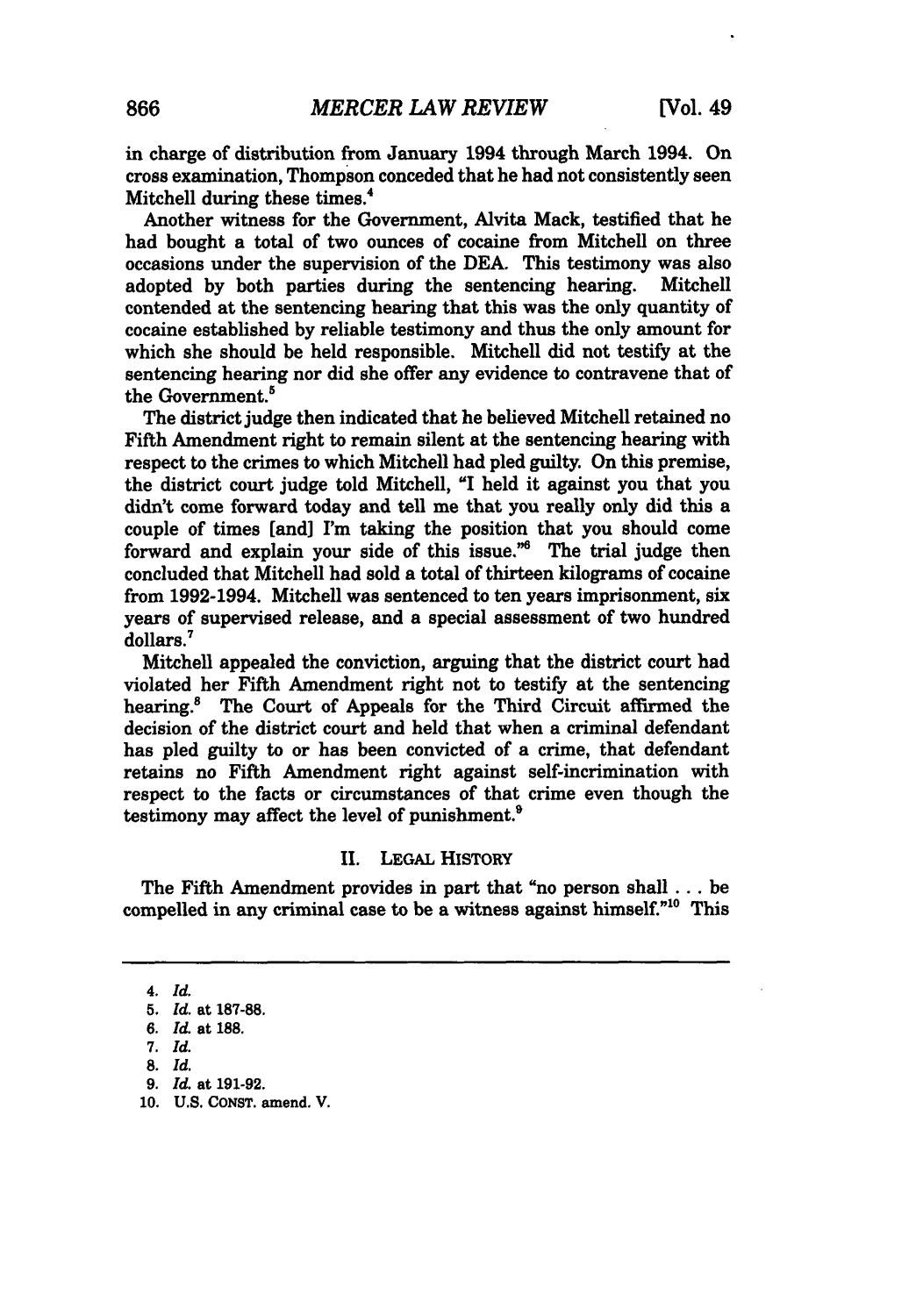right extends to defendants in all proceedings where their statements may be used to incriminate them.<sup>11</sup> However, the right is not absolute and ceases to apply once the sanctions that justify the invocation of the privilege are removed.<sup>12</sup> "The interdiction of the [Fifth] Amendment operates only where a witness is asked to incriminate himself,—in other words, to give testimony which may possibly expose him to a criminal charge."13 Thus, the Fifth Amendment's sole concern is preventing witnesses from being forced to give testimony that may lead to the infliction of criminal penalties.<sup>14</sup>

In the past, the Court's holdings sufficed to offer protection to criminal defendants who had pled guilty to or been convicted of a crime. However, with mandatory minimum sentences and the institution of the Federal Sentencing Guidelines ("the Guidelines"),<sup>15</sup> which mandate certain sentence increases or reductions, the contours of the Fifth Amendment protection have become somewhat obscured. The Guidelines condition the sentence not merely upon the core facts that constitute the crime but on "specific offense characteristics."<sup>16</sup> For example, in drug related offenses the base offense (the acts constituting the crime) may be conspiring to distribute cocaine. The specific offense characteristics would be the amount of cocaine for which the defendant is responsible.<sup>17</sup> These specific offense characteristics are aggravating factors.<sup>18</sup> **If** indeed the concern of the Fifth Amendment is with the "penalties affixed to the criminal acts,"<sup>19</sup> then this concern may be frustrated when defendants' testimony works to enlarge their sentences, sometimes nearly twofold.

Defendants have often been asked to testify at their own sentencing hearings regarding a crime to which they have either already pled guilty or for which conviction is had, and frequently defendants assert their Fifth Amendment privilege. The circuit courts stand uniformly on the proposition that if a defendant remains subject to the possibility of prosecution, the defendant may not be compelled to testify and can properly assert his Fifth Amendment privilege.<sup>20</sup> However, the circuits are split when the issue of further prosecution is removed and the

- **19.** *Ullmann,* **350 U.S.** at **438-39.**
- 20. *See Mitchell,* 122 F.3d at 190.

**<sup>11.</sup>** *In re* Gault, **387 U.S. 1,** 49 **(1967).**

<sup>12.</sup> Ullmann v. United States, **350 U.S.** 422, 431 **(1956).**

**<sup>13.</sup>** *Id.*

**<sup>14.</sup>** *Id* at **438-39** (quoting Boyd v. United States, **116 U.S. 616,** 634 **(1886)).**

**<sup>15.</sup>** *See generally* **U.S. SENTENCING** GUIDELINES MANUAL [hereinafter **U.S.S.G.].**

**<sup>16.</sup>** *Id.* at § 181.3.

<sup>17.</sup> *Id.*

<sup>18.</sup> *Id.*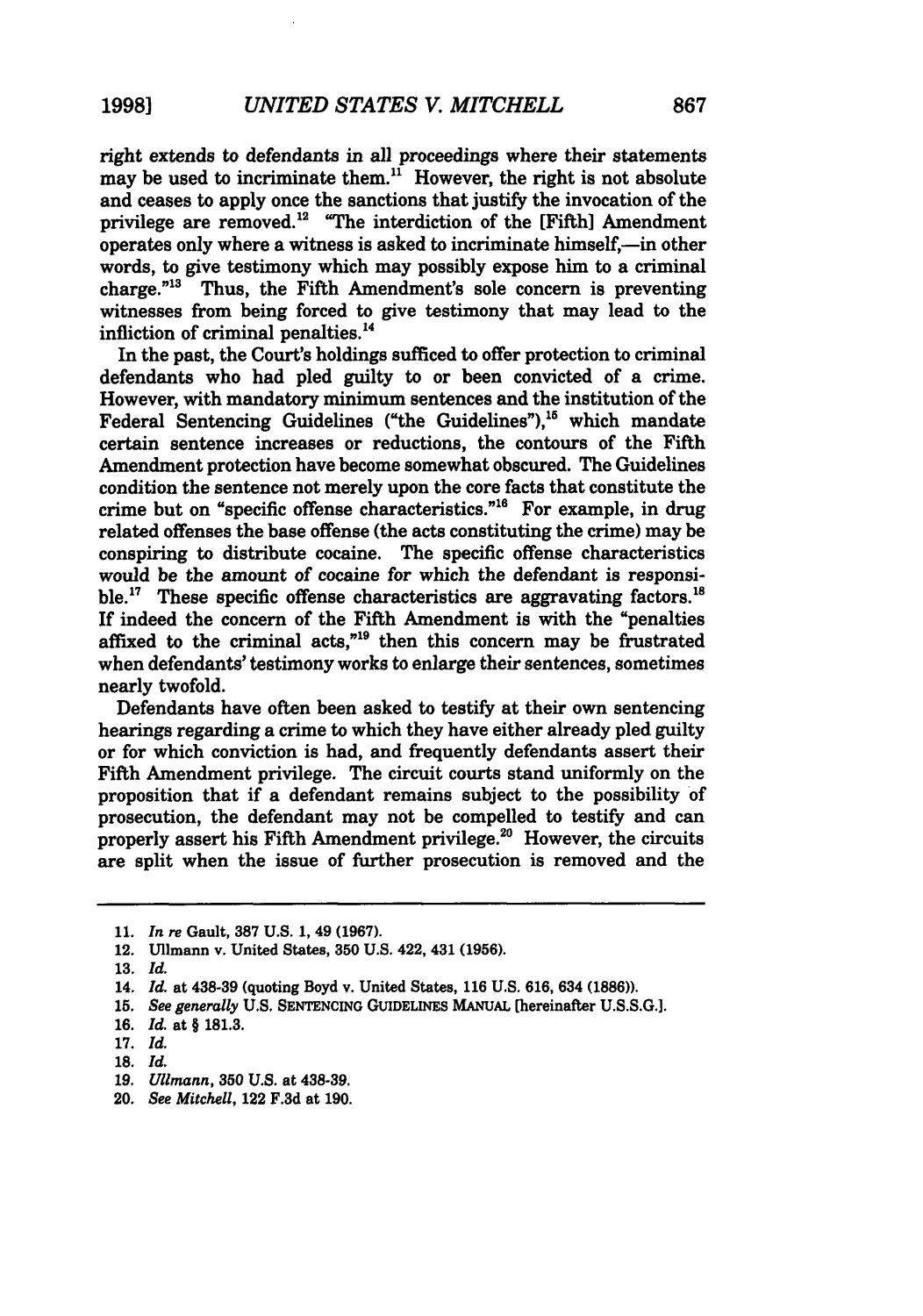defendant is asked to talk only about the crime for which the defendant has already been convicted.<sup>21</sup>

The Supreme Court has not squarely addressed the issue raised in *Mitchell,* namely whether defendants retain their Fifth Amendment privilege against self-incrimination for crimes when they no longer face the possibility of conviction, nor risk additional prosecutions, but when such testimony may lengthen the sentence. The circuit courts have found language in several of the Supreme Court cases upon which they have based their decisions when resolving this issue. Two approaches have emerged in the circuits and, not surprisingly, the two are directly opposed.' The approach followed **by** the Second and Third Circuits is that when defendants plead guilty to a crime, they admit commission of that crime and waive their privilege as to the acts comprising the crime. $^{23}$  In support of this approach, these circuits point to instances where the Supreme Court has written "if the criminality has already been taken away, the [Ajmendment ceases to apply."24

Although the Third Circuit labeled the issue in *Mitchell* as one of first impression, the court had already touched upon the issue earlier in *United States v. Frierson.25 The Frierson* decision accurately reflects the position of the circuits that follow the "waiver-by-plea" doctrine.<sup>21</sup> The court in *Frierson* said, "the... privilege is not implicated when a defendant is asked to talk about the crime to which he has pled guilty and about his or her attitude concerning that crime. Nor is [it] implicated if the sentence imposed is more harsh because of the defendant's [testimony]."27

The circuits taking the other approach do so with little discussion, holding that "the convicted but unsentenced defendant retains a legitimate protectable Fifth Amendment interest as to matters that could

**27.** *h1.* at **657** n.2.

<sup>21.</sup> See United States v. Rodriguez, **706 F.2d 31 (2d** Cir. **1983)** (holding that the Fifth Amendment ceases to apply upon conviction). For cases to the contrary, holding that the convicted defendant retains the Fifth Amendment right against self-incrimination, see United States **v.** Kuku, **129 F.3d** 1435 (11th **Cir. 1997);** United States **v.** Garcia, **78 F.3d** 1457 (10th Cir. **1996);** United States v. Lugg, **892 F.2d 101 (D.C.** Cir. **1989).**

<sup>22.</sup> *See supra* note 21 and cases cited therein.

**<sup>23.</sup>** United States v. Frierson, 945 **F.2d 650, 656 (3d** Cir. **1991).** While a decision on this issue was not necessary in *Frierson,* the court accurately recited the state of the law in the circuits following this rationale.

<sup>24.</sup> Hale v. Henkel, 201 **U.S.** 43, **67 (1906).**

**<sup>25.</sup>** 945 **F.2d 650 (3d** Cir. **1991).**

**<sup>26.</sup>** *Id.* at **657.** The waiver-by-plea doctrine is the name given to the situation where a defendant has pled guilty and the Fifth Amendment is held waived with respect to the acts constituting that crime.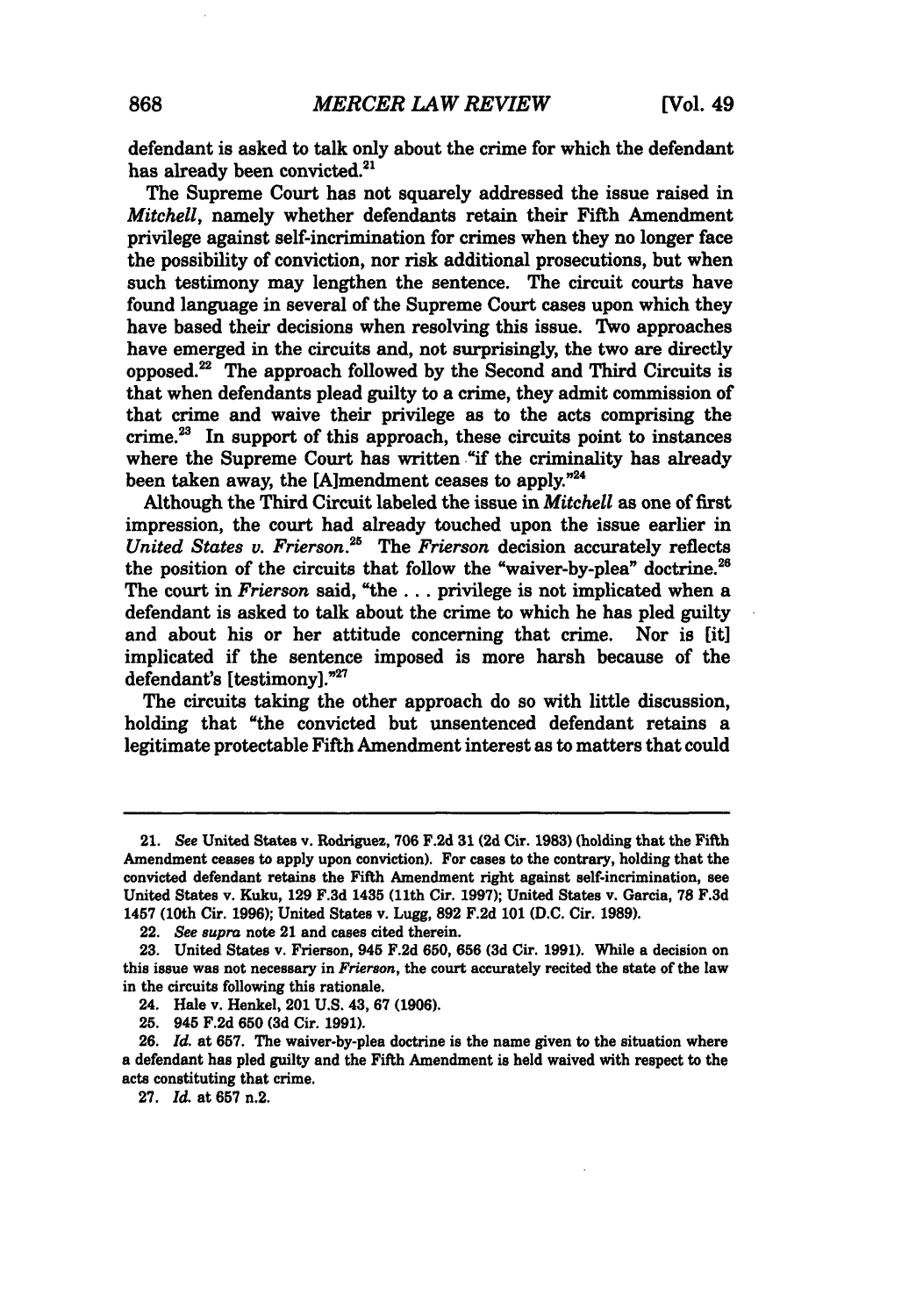affect his sentence. $^{\frac{728}{2}}$  A typical example of this approach is found in the Tenth Circuit's decision in *United States v. Garcia."* Defendant in *Garcia* had entered into a plea agreement whereby one count for conspiracy to distribute cocaine was dropped in exchange for defendant's guilty plea to one count of distribution. expressly left sentencing to the discretion of the trial judge and the mandates of the Guidelines. The judge at the sentencing hearing in *Garcia* indicated that defendant had waived his Fifth Amendment right **by** entering a guilty plea. The trial judge then considered defendant's silence and refusal to take the witness stand to refute evidence pertaining to the amount attributable to defendant in fixing the amount of cocaine chargeable to defendant.30 On appeal, the Tenth Circuit held that the trial judge had erred with respect to the Fifth Amendment rights of defendant at the sentencing phase of the trial.<sup>31</sup> The court wrote, "[tihe availability of the privilege does not turn upon the type of proceeding in which its protection is invoked, but upon the nature of the statement or admission and the exposure it invites. $132$  The court noted that defendant faced "exposure" because his testimony admitting to distribution of a certain amount of cocaine could have enhanced the sentence he faced.<sup>33</sup> Thus, in those circuits that follow the *Garcia* approach, "[tihere is no question but that the Fifth Amendment does offer protection in the sentencing process... and the defendant does not lose [that privilege] by reason of his conviction of a crime."<sup>34</sup>

# **III.** THIRD CIRcuIT's RATIONALE

In *Mitchell,* the court explained that the Fifth Amendment extends to defendants the right not to provide evidence **by** their own testimony that may be used against them in a criminal prosecution or that may be used to instigate a criminal prosecution against them. $35$  The court wrote that the exercise of this right may not be used in any way to penalize a defendant,<sup>36</sup> and neither may comment be made on the defendant's invocation of the privilege; $37$  but when a defendant has been convicted,

- 34. *Id.* **at** 1463 (citations omitted).
- **35.** 122 **F.3d** at **189** (citing Hoffman v. United States, 341 **U.S.** 479, 486 **(1951)).**
- **36.** *Id.* (citing Minnesota v. Murphy, 465 **U.S.** 420, 434 (1984)).
- **37.** *Id.* (citing Wilson v. United States, 149 **U.S. 60, 62 (1893)).**

<sup>28.</sup> United States v. De La Cruz, **996 F.2d 1307, 1312** (1st Cir. **1993)** (citations omitted).

**<sup>29. 78</sup> F.3d 1457,** 1463 (10th Cir. **1996).**

**<sup>30.</sup>** *Id* **at 1460-63.**

*<sup>31.</sup> Id* **at** 1463.

**<sup>32.</sup>** *Id.* (citing *In re* Gault, **387 U.S. 1,** 49 **(1967)).**

**<sup>33.</sup>** *Id.* **at** 1463 n.8.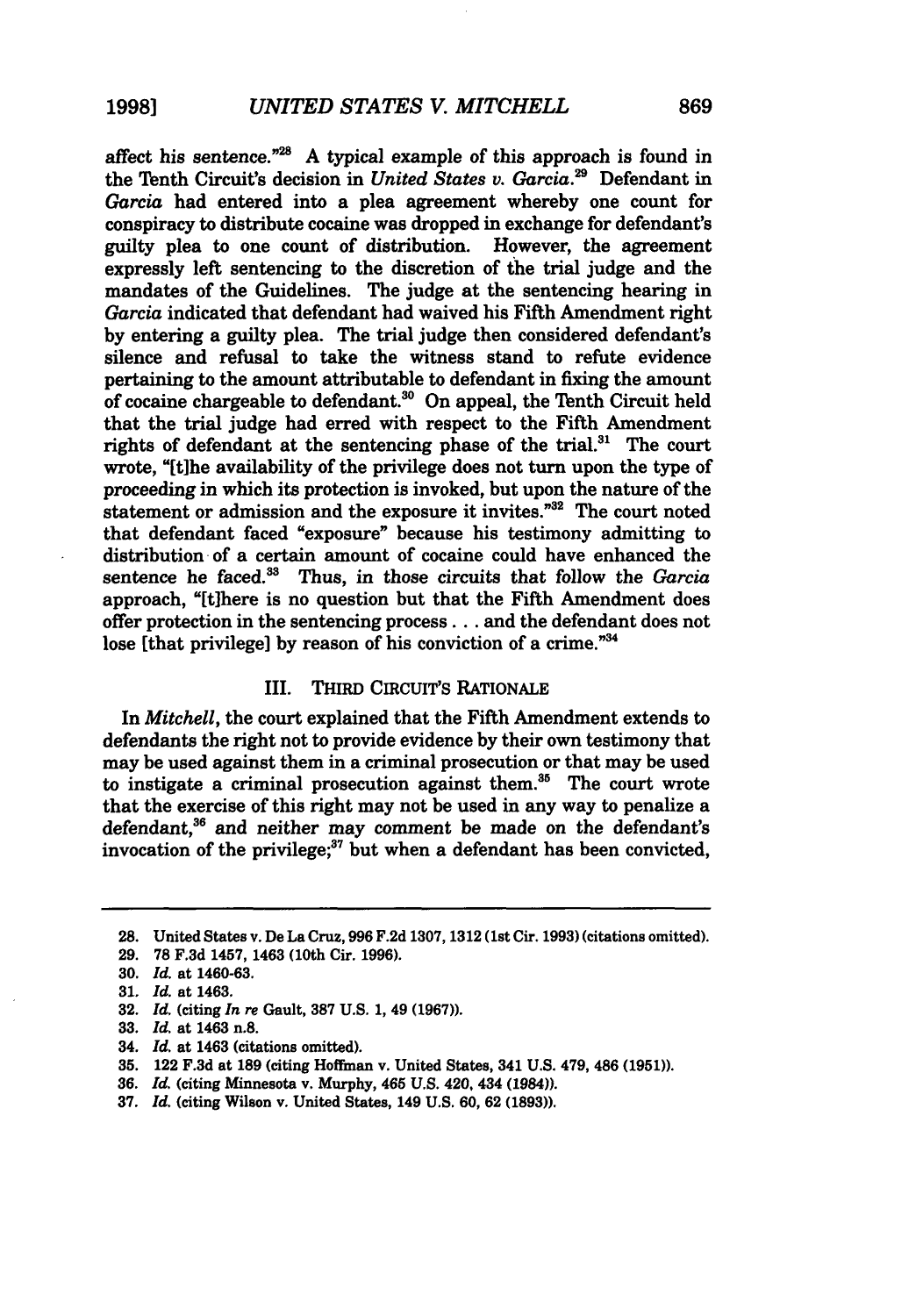"the privilege is lost because 'he can no longer be incriminated **by** his testimony [concerning that] crime."<sup>38</sup> Relying on the earlier decision **in** *Frierson,* the court noted that upon a defendant's plea of guilty to a crime, the defendant waives the privilege regarding the acts constituting that crime.<sup>39</sup>

The court responded to cases cited by Mitchell on appeal and distinguished those from Mitchell's case. $^{40}$  The court rejected two cases cited by Mitchell and stated the issue in those cases was the district courts' attempt to compel the defendants to testify to acts beyond those of the actual crime for which they had been convicted.<sup>41</sup> The court distinguished these by finding that invocation of the Fifth Amendment privilege in those cases was to avoid inculpation in crimes additional to those for which the defendants were being sentenced and for which guilt had not been established.<sup>42</sup> In other words, criminal defendants retain their Fifth Amendment rights with respect to acts beyond those which pertain to the crime of conviction. Thus, the court wrote "a defendant's plea of guilty to one offense does not **'by** its own force ... waive [the Fifth Amendment] privilege with respect to other alleged transgressions."<sup>43</sup> The court distinguished the third case, *Frierson*, and explained that the case held that when a defendant fails to claim his Fifth Amendment privilege but refuses to testify, that refusal may be held against the defendant in denying the defendant a sentence reduction.<sup>44</sup> After summarizing and dismissing the cases cited by Mitchell, the court stated that the cases were simply examples of the general principle that defendants retain their Fifth Amendment right regarding offenses for which they have not yet been convicted.<sup>45</sup>

Therefore, noting that the issue presented was one of first impression, the court demonstrated the novelty of Mitchell's claim.<sup>46</sup> The court distinguished this case from those cases when a criminal defendant was asked to testify but was able to rightfully invoke his Fifth Amendment privilege and avoid testifying to acts that would have placed the

**45.** *Id.* at **190.**

46. *Id.*

**<sup>38.</sup>** *Id.* (quoting Reina v. United States, 364 **U.S. 507, 513 (1960)).**

**<sup>39.</sup>** *Id.* (quoting *Frierson,* 945 **F.2d** at **656).**

<sup>40.</sup> *Id.* (citing *Fierson,* 945 **F.2d 650;** United States v. Huebel, 864 **F.2d** 1104 **(3d** Cir. **1989);** and United States v. Garcia, 544 **F.2d 681 (3d** Cir. **1976)).**

**<sup>41.</sup>** *Id.* (citing *Huebel,* 864 **F.2d** 1104 and *Garcia,* 544 **F.2d 681).**

<sup>42.</sup> *Id.*

<sup>43.</sup> *Id.* at **190** (quoting United States v. Yurasovich, **580 F.2d** 1212, **1218 (3d** Cir. **1978)).**

<sup>44.</sup> *Id.* at **190-91.** The court in reaching its conclusion relied heavily on dicta in *Fierson.* This is discussed *infra* in the text of this Note.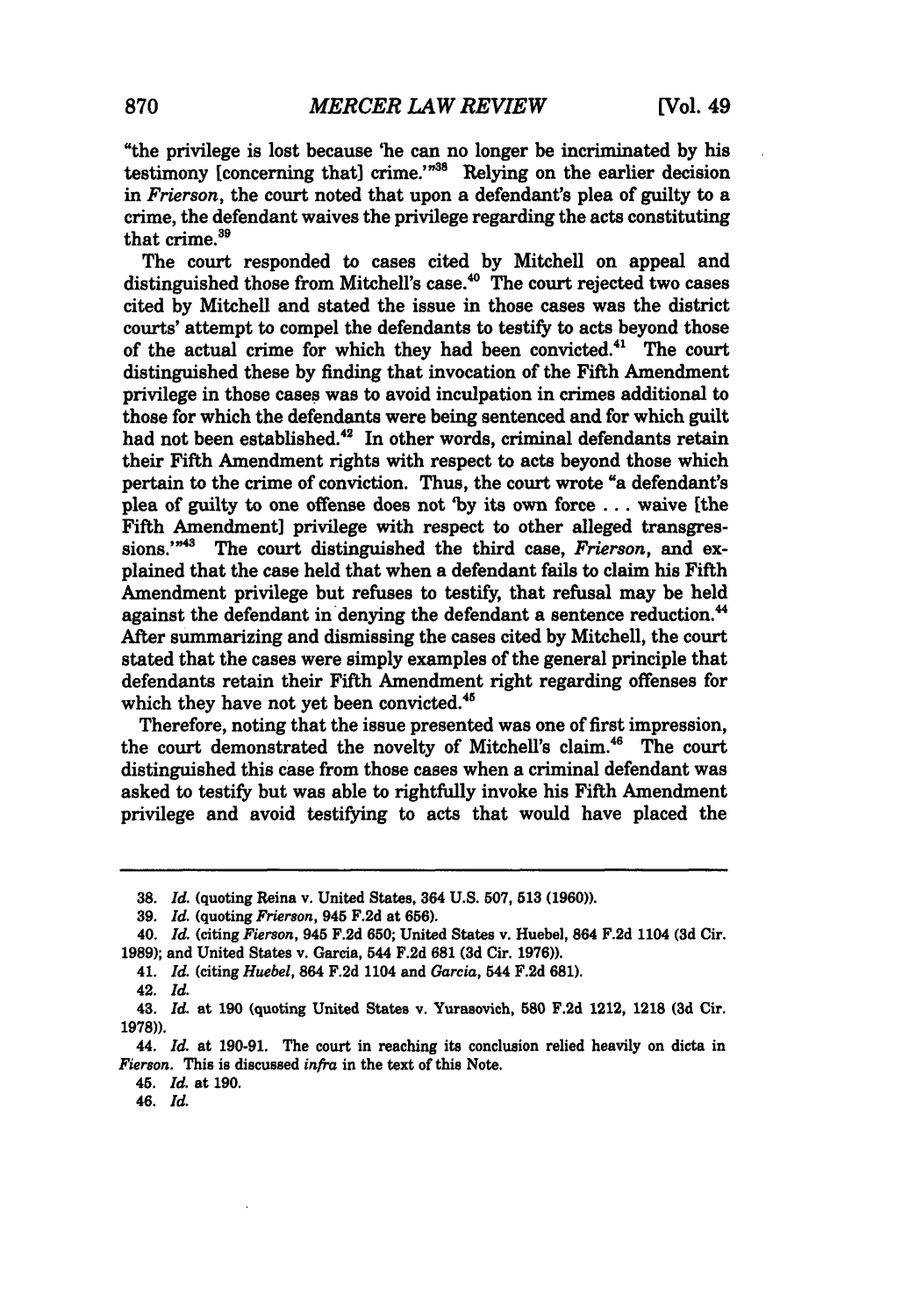defendant at risk of prosecution for additional crimes.<sup>47</sup> The court pointed to the oft repeated language in those cases that "Fifth Amendment self-incrimination rights continue in force until sentencing."<sup>48</sup> However, the court indicated that this was not the rule of law.49 The court explained that this language had emerged from cases where nonpleading defendants had sought to compel testimony from a defendant who had already pled guilty to a crime but had not yet been sentenced. $50$  Because defendants awaiting sentencing could by testimony implicate themselves in further crimes, the language in those cases was not intended as a rule, but rather went to the procedural status of the case.<sup>51</sup> The court indicated that the language, which seemingly The court indicated that the language, which seemingly supported Mitchell, was mere dicta and that it did not extend the Fifth Amendment privilege to sentencing proceedings.<sup>52</sup>

Nevertheless, the court acknowledged that some of the circuits had adopted the rule that defendants may invoke the Fifth Amendment privilege when their testimony may enhance the sentence.<sup>53</sup> The court rejected the rationale employed in those cases and cited a footnote in *Frierson:* "the Fifth Amendment... is not implicated when a defendant is asked to talk about the crime to which he has pled guilty [even though] the sentence imposed is more harsh because of the defendant's response to that interrogation."5

The court iterated that it was unable to find either within the Amendment itself or in the Supreme Court cases "any basis for holding that the self-incrimination that is precluded extends to testimony that would have an impact on the appropriate sentence for the crime of conviction."<sup>55</sup> The court then cited a 1961 hornbook<sup>56</sup> and found that to extend the privilege to acts constituting the crime of conviction "would contravene the established principle that upon conviction, 'criminality ceases; and with criminality the privilege.'" $57$  The court declared that although there may be "many components to be considered when

47. *Id.*

- 49. *Id.* at **191.**
- **50.** *Id.*
- **51.** *Id.*
- **52.** *Id.* at **190.**
- **53.** *Id* (citing *Garcia,* **78 F.3d** at 1463).
- 54. *Id.* (quoting *Frierson,* 945 **F.2d** at **656** n.2).
- **55.** 122 **F.3d** at **191.**

**56. 8** JOHN HENRY **WIGMORE, EVIDENCE** IN TRIAL **AT** COMMON **LAW** § **2279** (John T. McNaughton ed., **1961).**

**57.** 122 **F.3d** at **191.**

*<sup>48.</sup> Id.* (quoting Bank One of Cleveland, **N.A.** v. Abbe, **916 F.2d 1067, 1076** (6th Cir. **1990)).**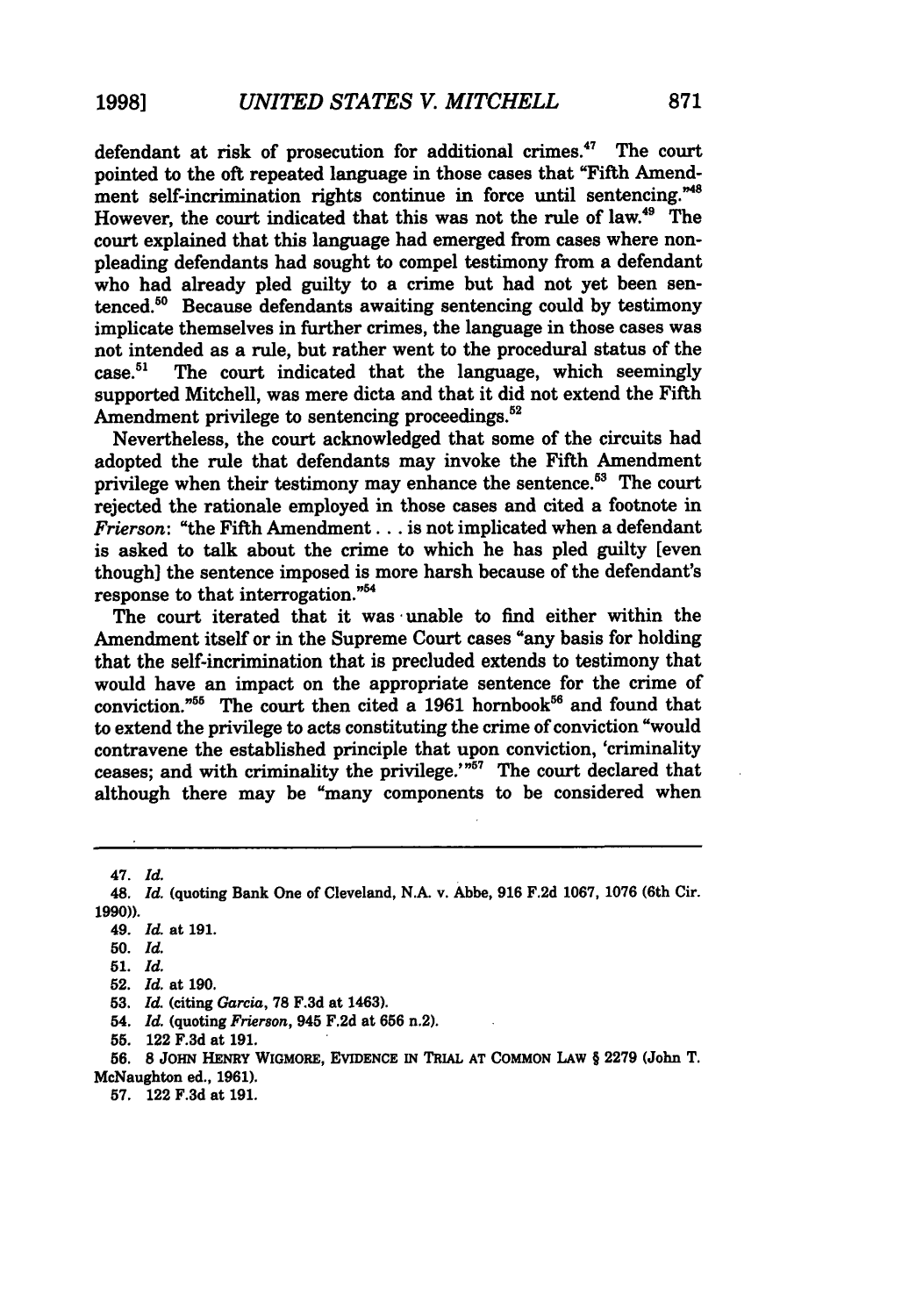computing the sentence in the new era of Sentencing Guidelines... one cannot logically fragment the sentencing process for this purpose and retain the privilege against self-incrimination."<sup>58</sup> Mitchell argued further that while she had pled guilty to the conspiracy to distribute cocaine, she had not pled to any specific amount of cocaine, and therefore had not admitted to the crime for which she was being sentenced (which was distributing five or more kilos of cocaine.)<sup>59</sup> The court rejected this argument stating that "Mitchell opened herself up to the full range of possible sentences for distributing cocaine when she was **told...** that the penalty for conspiring to distribute cocaine had a maximum [sentence] of life imprisonment."60

Because the testimony that the court sought from Mitchell was not testimony that would have opened Mitchell up to further criminal prosecution for additional crimes and because Mitchell did not run the risk of being retried for the same offense, the court found that Mitchell's refusal to testify was properly held against her.<sup>61</sup> The court reasoned that the amount of cocaine that Mitchell was responsible for was "not an issue of independent criminality" and therefore, Mitchell had lost her Fifth Amendment privilege with regard to the crime of conviction.<sup>62</sup> Moreover, while Mitchell may have "put the [G]overnment to its proof as to the amount of drugs, her declination to testify on that issue could properly be held against her."<sup>63</sup> Thus, although Mitchell faced the possibility of a harsher sentence, the Fifth Amendment privilege was no longer available to her.<sup>64</sup>

Judge Michel concurred only in the judgment and indicated that the case should have been disposed of under the Harmless Error rule because there was sufficient evidence in the record from which the trial judge could have determined Mitchell's sentence.<sup>65</sup> Judge Michel expressed his concern as to the majority's "categorical rationale that a guilty plea entirely waives a defendant's Fifth Amendment privilege-even as to facts that are not elements of the offense charged and as to which a defendant expressly 'reserved' in offering a plea."<sup>66</sup> He was not prepared to rule that a guilty plea to the crime of conviction waived the Fifth Amendment privilege "in the face of such an express

- **60.** *Id.*
- **61.** *Id.* **62.** *Id.*
- **63.** *1&*
- **64.** *Id.*
- **65.** *Id.* at **192** (Michel, **J.,** concurring).
- **66.** *Id.*

**<sup>58.</sup>** *Id.*

**<sup>59.</sup>** *Id.*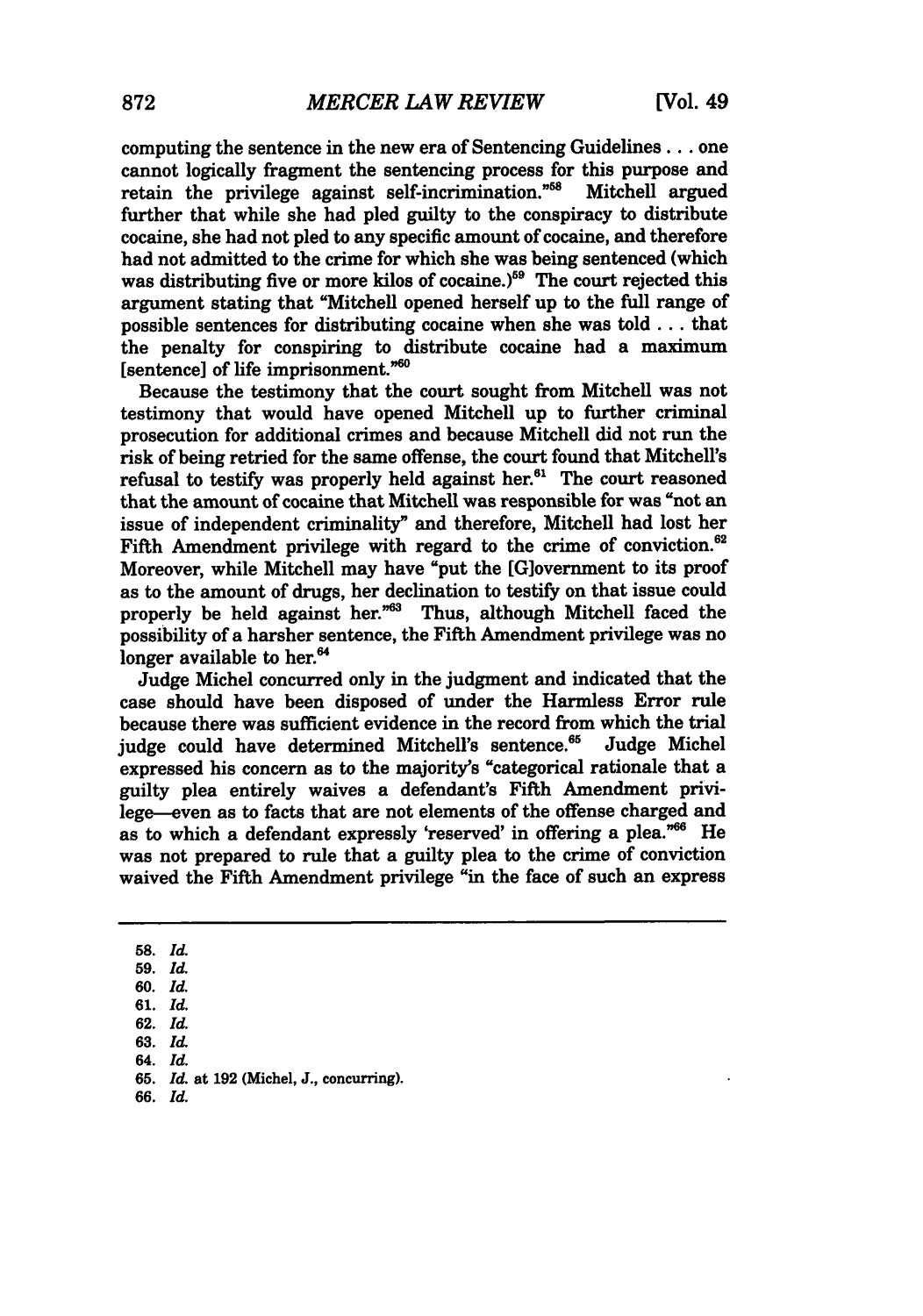reservation as to a non-element [of the crime of conviction], especially where, as here, the defendant's silence" worked to double the sentence.67 The concurrence closed by noting that the majority had created "an apparent split among [the] [clircuits," and that a ruling on an issue of this importance should have been reserved for a case when deciding it was unavoidable.<sup>68</sup>

### IV. IMPLICATIONS

The Third Circuit's decision aligns itself with a minority of the circuit courts on this issue **by** holding that the convicted defendant does not retain a Fifth Amendment right with respect to the crime of conviction. Stated another way, upon conviction the sentencing court may properly compel the defendant to testify to acts which relate to the crime of conviction provided that the testimony will not subject her to further criminal prosecution.<sup>69</sup> Consider below some arguments which militate against the approach adopted in *Mitchell.*

The problem that the holding in *Mitchell* presents is really a function of the Guidelines, which prescribe sentence lengths for particular crimes. Because these guidelines "step-up" or enhance a defendant's sentence for aggravating factors, a defendant such as Mitchell is faced with a difficult choice. Although there may be advantages to pleading guilty, such as avoiding the cost of a trial the defendant may be certain to lose, the defendant must proceed to sentencing faced with a "cruel trilemma."<sup>70</sup> This "cruel trilemma" is that the defendant may either remain silent and be held in contempt, testify untruthfully risking perjury, or testify truthfully giving testimony that the defendant knows will subject him to a more severe penalty. $^{71}$  An oft made argument in support of the Fifth Amendment's protection is that it contravenes the moral nature of man to incriminate himself.<sup>72</sup> This argument is usually offered for the privilege in the first instance (prior to conviction), but it would seem that the argument applies with even greater force to a defendant who has been convicted and awaits his sentence, who if then compelled to testify becomes the "deluded instrument of his own execution. $\bar{m}^3$ 

**<sup>67.</sup>** *Id.*

**<sup>68.</sup>** *Id.* "Given the unsettled state of the law among the [clircuits on this important Fifth Amendment issue, **I** would defer a decision on it to a case in which deciding it is **unavoidable** *.... " Id.*

**<sup>69.</sup>** *Id.* at **191.**

**<sup>70.</sup>** Carter v. Kentucky, 450 **U.S. 288, 299 (1981).**

**<sup>71.</sup>** *Id.*

**<sup>72.</sup>** Couch v. United States, 409 **U.S. 322, 328 (1973).**

**<sup>73.</sup>** Estelle v. Smith, 451 **U.S.** 454, 462 **(1981)** (citations omitted).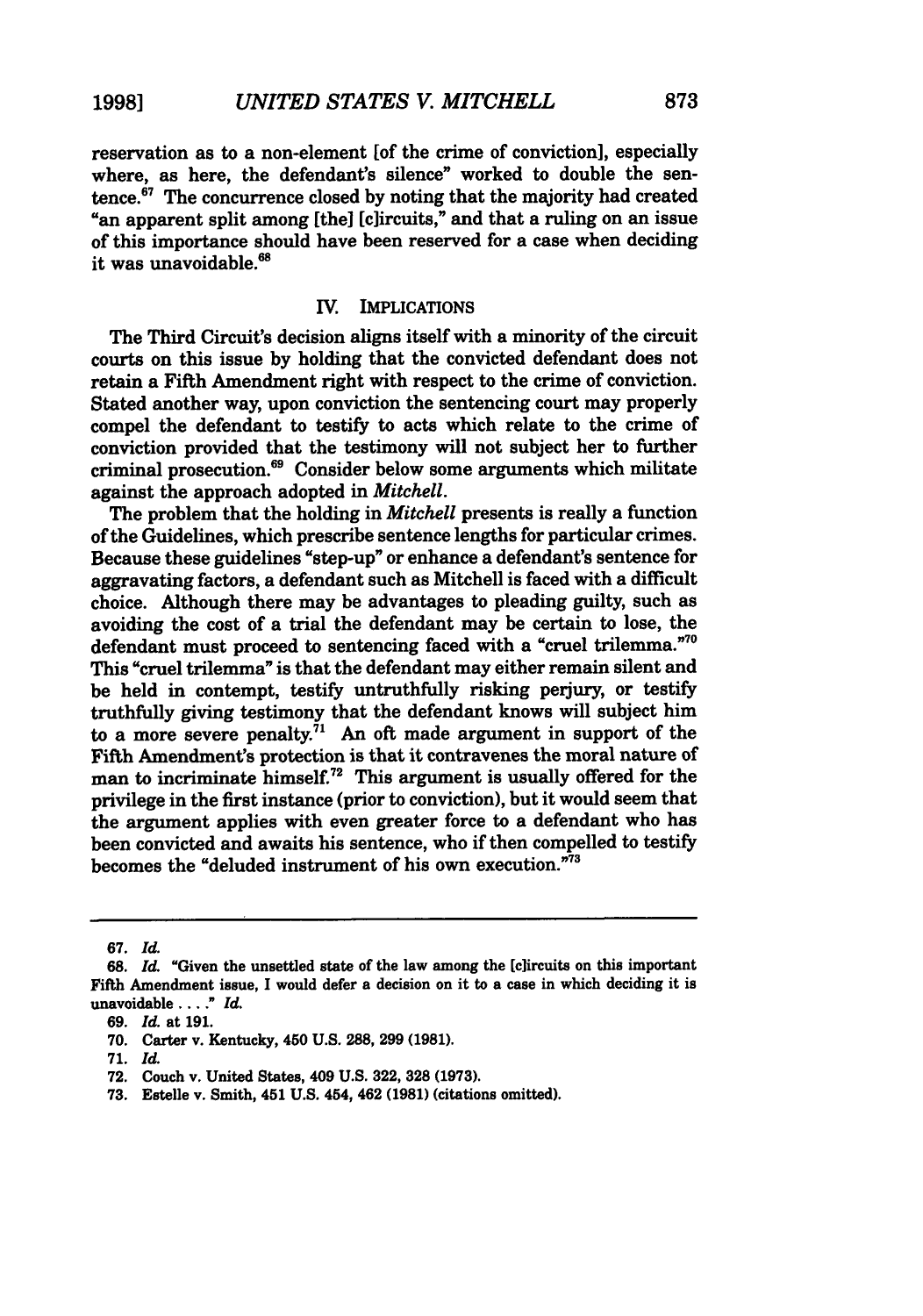Further, the Supreme Court has written "it [is] better for an occasional crime to go unpunished than the prosecution should be free to build up a criminal case, in whole or in part, with the assistance of enforced disclosures **by** the accused."74 Likewise, although the privilege may occasionally "save a guilty man from his just deserts" it tempers their "tendency in human nature to abuse power" and the prosecution is forced to play by the rules.<sup>75</sup> It seems that removing the privilege from the defendant at sentencing makes great the potential for abuse **by** prosecutors and judges with little benefit to the administration of justice. The burden of proving **by** a preponderance of the evidence the quantity of cocaine attributable to a defendant remains on the Government at the sentencing phase.<sup>76</sup> By removing the defendant's Fifth Amendment privilege, the prosecution is not "put to its proof" as the majority in *Mitchell* wrote,<sup>77</sup> but rather is relieved of its proof as the defendant may now be compelled to divulge all facts concerning the crime of conviction.

Moreover, if "the sole concern **is...** with [the] *penalties* affixed to the criminal acts,"78 it is as much the punishment that is attached to the conviction, as the conviction itself, that the Fifth Amendment seeks to provide defendants.<sup>79</sup> Thus, while the label of conviction may carry with it a moral stigma, the prospective penalty of imprisonment redoubles the imposition of the label, and to the stigma adds a loss of freedom. The Fifth Amendment privilege would be rarely invoked if no sanction accompanied conviction.

Finally, it seems that the decision in *Mitchell* provides the opportunity for the prosecution and the sentencing court to avoid its statutorily imposed task in determining the sentence of a convicted defendant. If a defendant upon conviction refuses to testify to his involvement in whatever crime he is convicted of, the sentencing court may then hold the defendant in contempt of court and thereby imprison the defendant for contempt. This then subjects the defendant to a further penalty irrespective of the crime for which she is convicted.

In sum, the unsettled state of the Fifth Amendment privilege at sentencing presents some serious questions in light of the Guidelines. In the Third Circuit a criminal defendant will now be compelled to testify concerning all acts and relevant conduct surrounding the crime

**79.** *Id.*

<sup>74.</sup> *Ullmann,* **350 U.S.** at 427.

**<sup>75,</sup>** *Id.* at 428.

**<sup>76.</sup>** *Id.*

**<sup>77.</sup>** 122 **F.3d** at **191.**

**<sup>78.</sup>** *Ullmann,* **350 U.S.** at 438-39 (quoting *Boyd,* **116 U.S.** at 634) (emphasis added).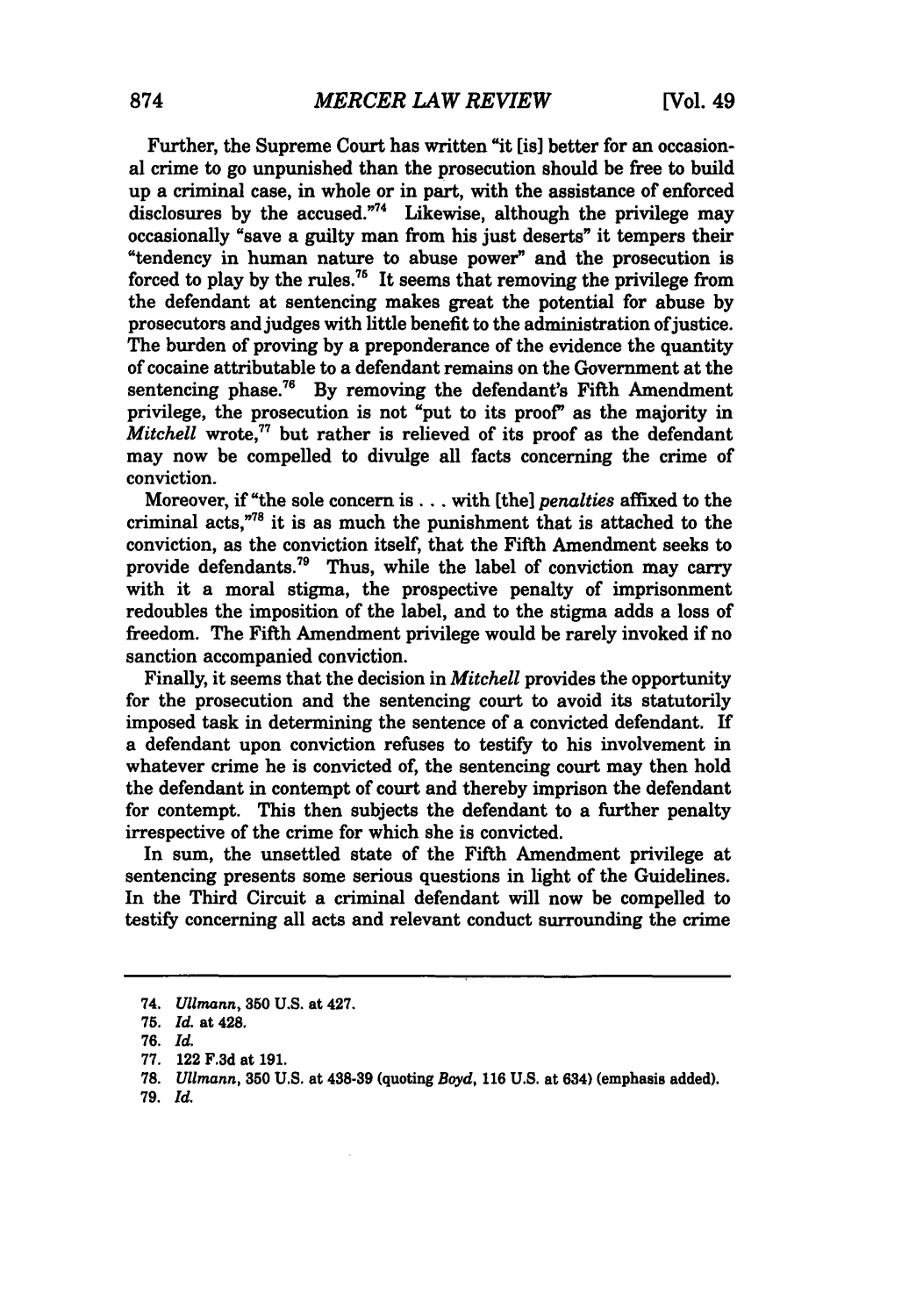for which he is convicted or has pled guilty even when such testimony may negatively affect his sentence. In other circuits such as the Tenth, a defendant will retain his Fifth Amendment rights through sentencing. It appears the circuits will remain definitely split on the issue until the issue is ultimately decided **by** the Supreme Court.

MATTHEw **E.** COOK